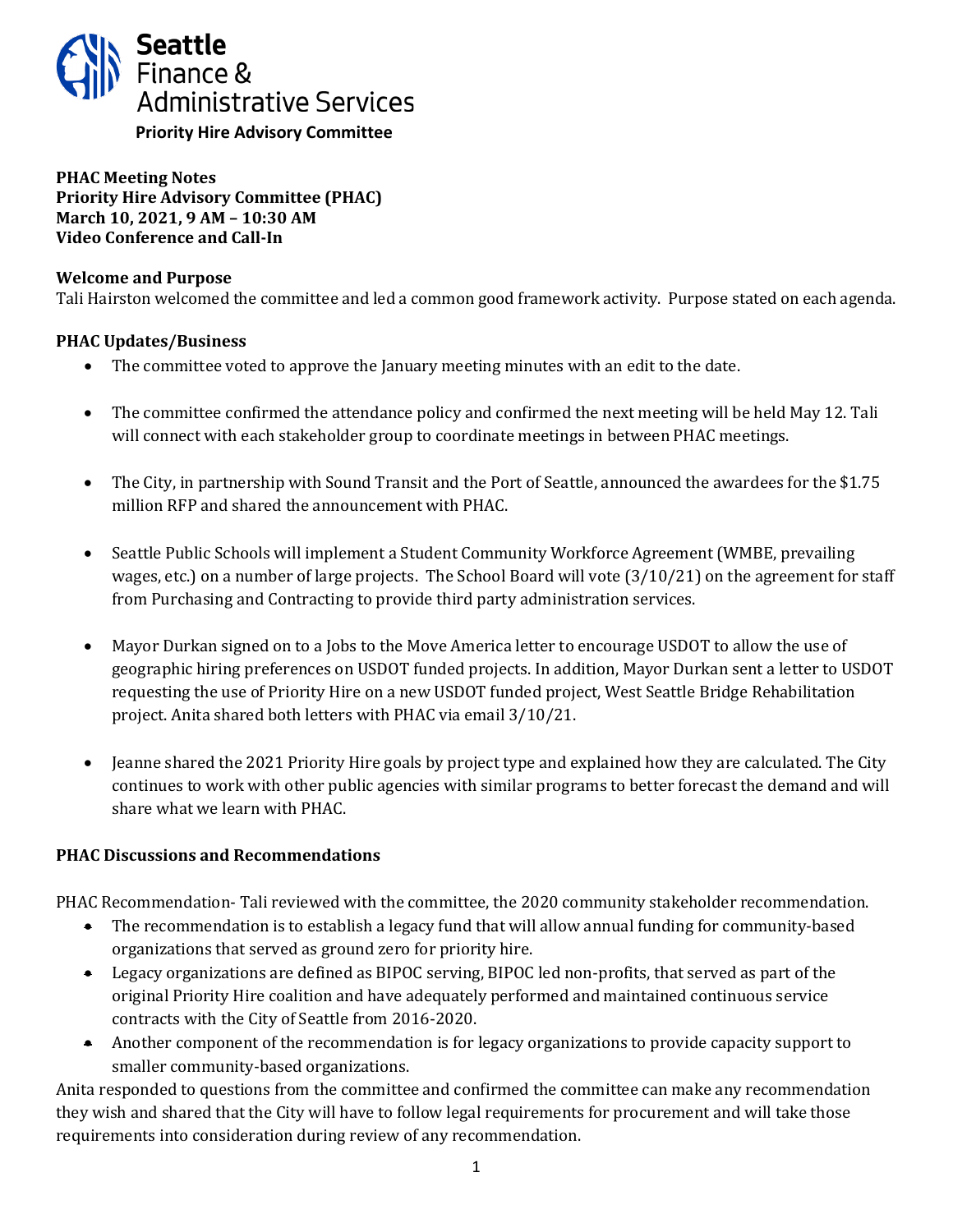

John and Sonja asked if the \$1.75M announcement changes any of the recommendation from the community stakeholder group. Michael shared the community request precedes the funding announcement as it's been a longstanding need to raise the voices of these organizations to achieve the PH goals. Michael shared the list of example organizations but clarified he understood from PHAC that there was an interest to expand to other organizations that meet the intent of aligned programming and commitment to BIPOC communities.

Michael noted the community stakeholders are increasing the dollar value (\$500 - \$750k), since the discussion at the January meeting to meet community need. John asked where the money would come from and Anna shared that the funding source is unclear since the \$1.75M fund available is fully obligated to the new awardees, which includes many of the example organizations. Steve asked about how the organizations will be chosen, and John suggested the list of the organizations could be well determined by the phrase "historically successful organizations."

John suggested an amendment that the funds not come out of the capital department project budget and it was supported by the committee.

Sonja suggested an amendment to remove "historically" since there may be additional organizations that could be successful but have not received funding in the past and the group agreed. Michael reiterated this recommendation is trying to maintain a consistent, non-competitive fund to avoid the burdensome process of proposal writing – an ongoing fund that is non-competitive. Sonja objected to the fund being non-competitive. The committee voted to recommend the community stakeholder recommendation as amended in the annual report draft.

The committee reviewed the draft PHAC annual report. Steve appreciated the focus on BIPOC and women throughout the report. Marilyn suggested the recommendation on COVID phasing for training be reframed and edits were proposed. The committee voted to approve the content of the annual report.

PHAC will review amendments to the charter at the May 12 meeting.

# **Public Comment:**

One of the biggest barriers for access to apprenticeship is not having a driver's license. Martha Ramos, relicensing task force member shared an update on Washington state Senate Bill 5226 to stop license suspension for failure to pay or appear. Under the bill, over 130,000 people with suspended licenses who don't have the means to go to court or pay will be able to obtain a driver's license. The bill is in the state house of representatives and Martha requested individual letters from members and a collective PHAC letter in support of this bill. PHAC did not agree to write a collective letter of support on this topic.